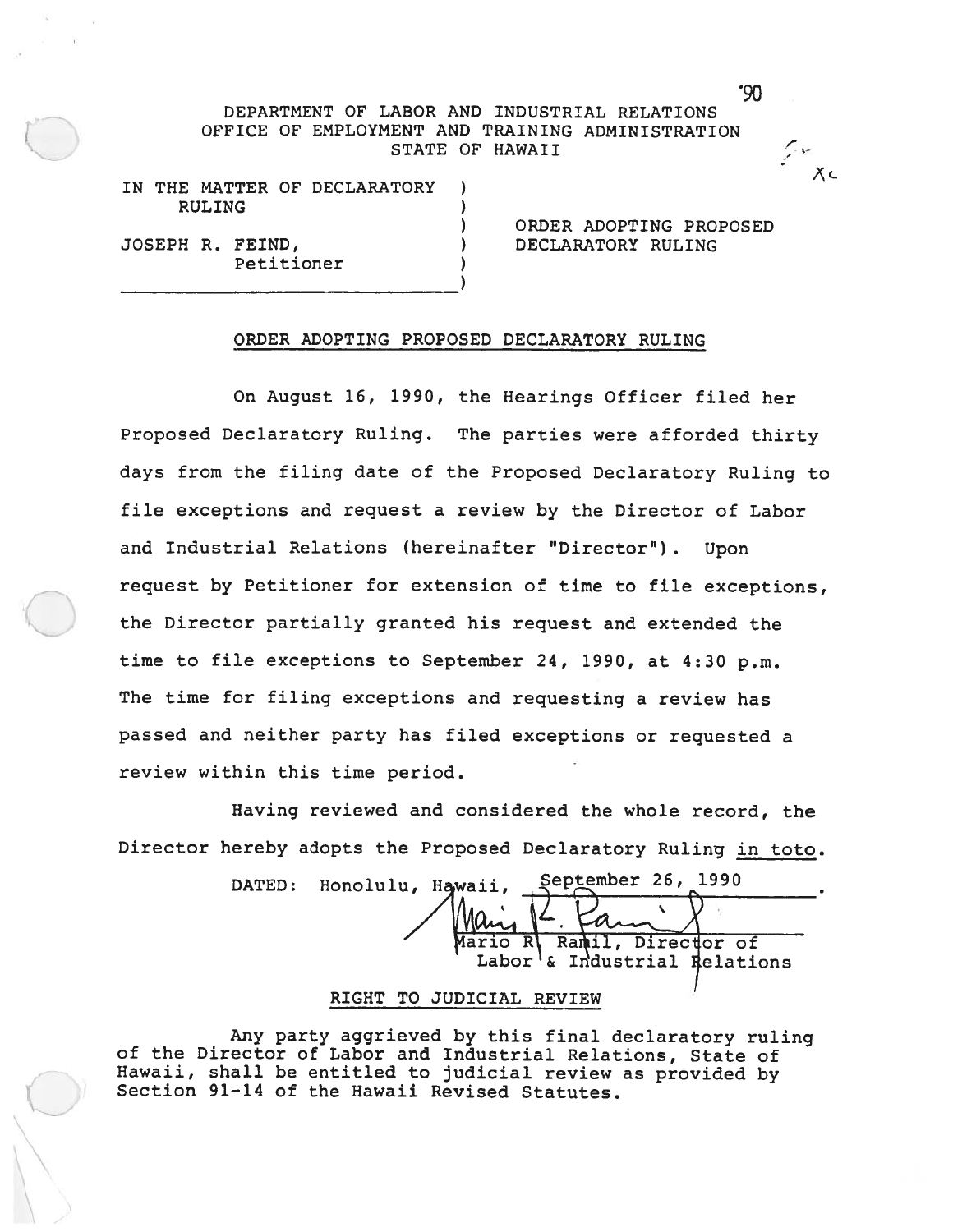# DFF CE<br>DFF CE EMPLOYMENT & TRAINING ADMINISTRATION DEPARTMENT OF LABOR AND INDUSTRIAL RELATIONS AUG 27 ORFIDER OF SEMPLOYMENT AND TRAINING ADMINISTRATION STATE OF HAWAII

IN THE MATTER OF DECLARATORY RULING

Petitioner

JOSEPH R. FEIND, PROPOSED DECLARATORY RULING

- -

# PROPOSED DECLARATORY RULING

)

This request for <sup>a</sup> declaratory ruling comes before the Director of Labor and Industrial Relations (hereinafter "Director") on petition by JOSEPH R. FEIND (hereinafter "Petitioner"). The petition was filed with the Director on January 30, <sup>1989</sup> pursuant to Sec. 91—8, Hawaii Revised Statutes (hereinafter "HRS") and Secs. 12-506-9 and 12-1-5, Hawaii Administrative Rules (hereinafter "HAR"). As stated by Petitioner, the controversy presented is:

> whether or not the administrative rules pertaining to Plant Closing Notification and Dislocated Worker Allowance were applicable to my previous employer PRI Energy Systems, Inc. when all positions were terminated December 31, 1988. Petition, p. <sup>1</sup>

<sup>A</sup> hearing was held on November <sup>27</sup> and 30, <sup>1989</sup> and on February <sup>1</sup> and 8, <sup>1990</sup> before the Director's appointed represen tative, JENNIFER A. MINAMI, hearings officer.

Present at the four days of hearings were the hearings officer; WAYNE A. MATSUURA, Deputy Attorney General; DANNY J. VASCONCELLOS, attorney for Petitioner; and TERRY N. YOSHINAGA, attorney for PRI Energy Systems, Inc. (hereinafter "PRIES"). Also present on November 27, <sup>1989</sup> were Petitioner; EDWARD LUI, General Manager of PRIES; and ROBERT WATADA and MERVIN WEE, Office of Employment and Training Administration, State Department of Labor. Also present on November 30, <sup>1989</sup> were Petitioner; and EDWARD LUI, General Manager of PRIES. Also present on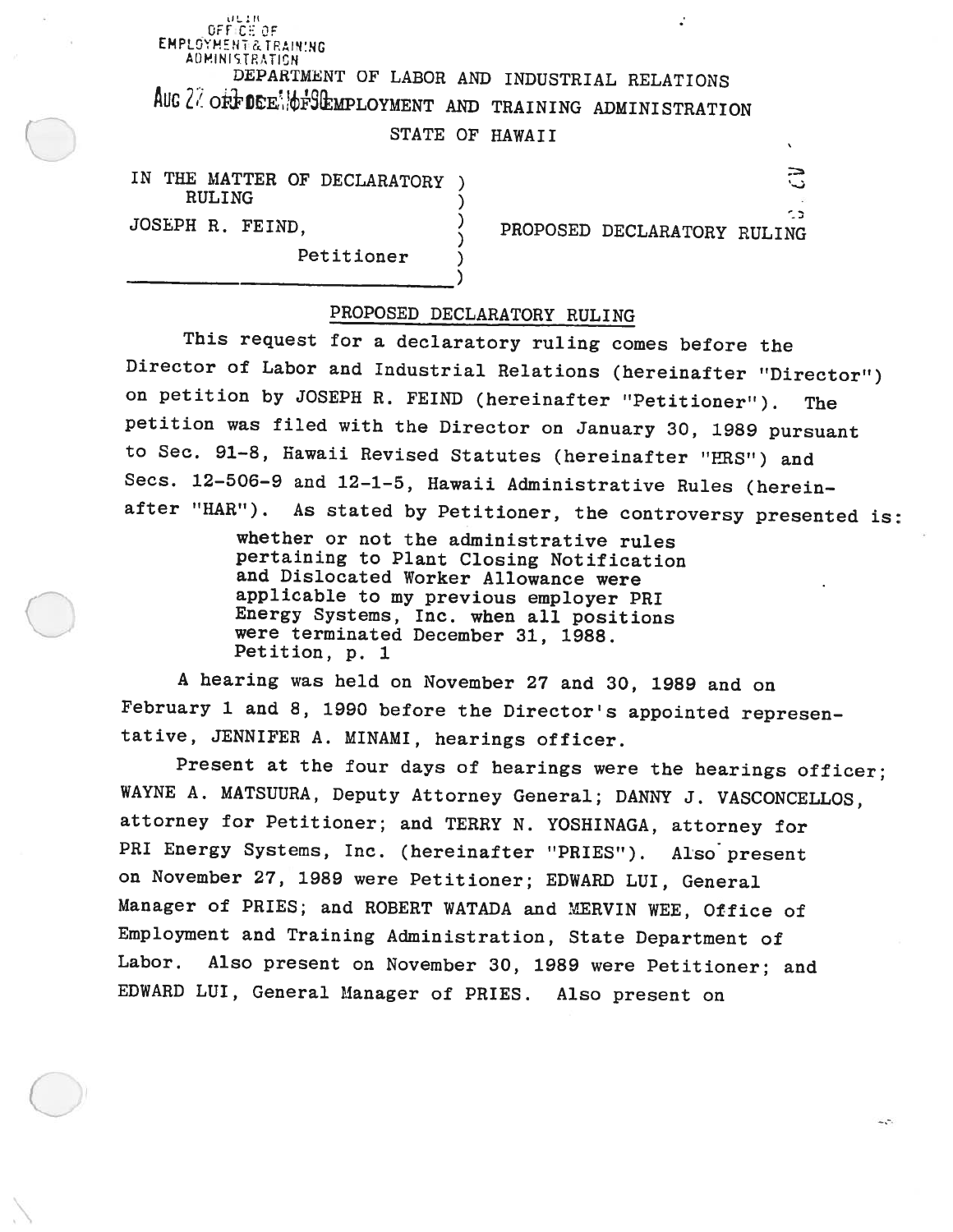February 1, 1990 were KENGO UDA, Director of Industrial Rela tions of Pacific Resources, Inc. (hereinafter "PRI"); and KENNETH T. YAMAMOTO, Employment Manager of PRI. Also presen<sup>t</sup> on February 6, 1990 were RONALD G. FOSS, Vice—President of Marketing for the Gas Company (hereinafter "GASCO"); and JAMES M. SEVERSON, Vice—President of Financial and Regulatory Affairs of GASCO.

## ISSUES PRESENTED

The controversy before the Director is whether or not Petitioner is entitled to notice and compensation under Chapter 3943, HRS and Chapter 12—506, HAR, entitled Plant Closing Notification and Dislocated Worker Allowance.

Specifically, the issues presented for decision are:

1. Was there <sup>a</sup> "partial closing" under Sec. 394B—2, HRS and Sec. 12-506-5, HAR?

2. If there was <sup>a</sup> "partial closing":

a. Did employer provide Petitioner and the Director with proper notice in accordance with Sec. 394B—9, HRS and Sec. 12—506—7, HAR?

b. Is Petitioner entitled to dislocated worker allowance under Sec. 394B-10, HRS and Sec. 12-506-8, HAR? If so, how much dislocated worker allowance is Petitioner entitled to?

c. Is Petitioner entitled to the promp<sup>t</sup> paymen<sup>t</sup> of all wages, benefits, and other forms of compensation under Sec. 3943—11, HRS? If so, how much is Petitioner entitled to?

d. Does the Director have the authority to award civil penalties under Sec. 3943—12, HRS? If- he does, and if employer has failed to conform to the provisions of Chapter 394B, HRS and of HAR, how much in civil penalties is Petitioner entitled to?

e. Does the Director have the authority to award costs of action, including reasonable attorney fees, under Sec. 394B—13, HRS? If he does, and if employer has failed to conform to the provisions of Chapter 394B, fIRS and of HAR, how much is Petitioner entitled to for costs of action?

$$
-2-
$$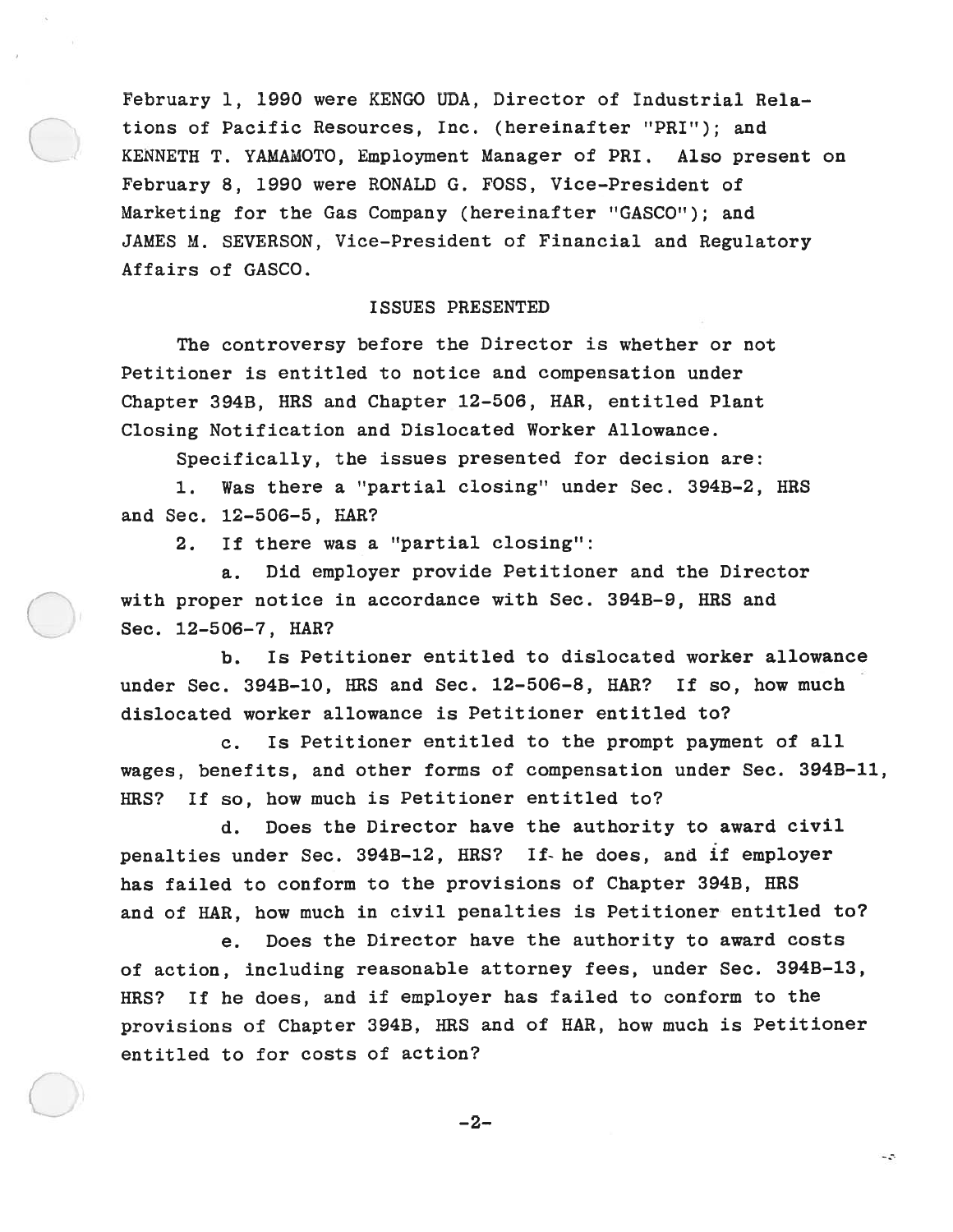## FINDINGS OF FACT

1. PRIES was <sup>a</sup> wholly owned subsidiary of PRI, its paren<sup>t</sup> corporation. PRIES was in the business of selling and installing five alternate energy saving products: (1) Cogeneration systems, (2) Submetering systems, (3) Solar systems, (4) Room Controllers, and (5) Power systems. Between December, <sup>1987</sup> and December, 1988\* PRIES employed four workers whose salaries were paid with PRIES' funds. Within the accounting system set up for PRI and its subsidiaries, PRIES was set up as its own profit and loss center, <sup>a</sup> designation used to measure the financial results of the particular entity. PRIES was also <sup>g</sup>iven <sup>a</sup> designated cost center, Cost Center 38, in order to monitor PRIES' costs.

2. PRI was <sup>a</sup> holding company in the energy business, employing more than fifty employees. PRI owned three major subsidiaries, all of which conducted energy—related businesses: (1) GASCO, which manufactured and distributed synthetic natural gas; (2) The Hawaiian Independent Refinery, Inc. (hereinafter "HIRI"), <sup>a</sup> petroleum business, which purchased and refined crude oil into petroleum products; and (3) PRIES, which sold energy conserving products.

3. Petitioner worked as an Energy Systems engineer with PRIES from March 9, <sup>1988</sup> to December 31, 1988. His principle duties included designing and installing cogeneration systems, specifically high efficiency gas water heaters. PRIES' day to day operations were run by its General Manager, Edward Lui. In June, 1988, Ron Foss, Vice—President of Marketing for GASCO, was assigned to manage PRIES and to analyze the subsidiary to rejustify its existence. Based on Foss's findings of PRIES' financial problems, PRI's Strategic Planning Committee on July 21, <sup>1988</sup> voted to eliminate PRIES as <sup>a</sup> profit and loss center. Lui began making extensive <sup>p</sup>lans to close the

\*Unless otherwise indicated, all findings of fact apply to the twelve-month period preceding PRIES' elimination in December, 1988, i.e., from December, 1987 to December, 1988.

45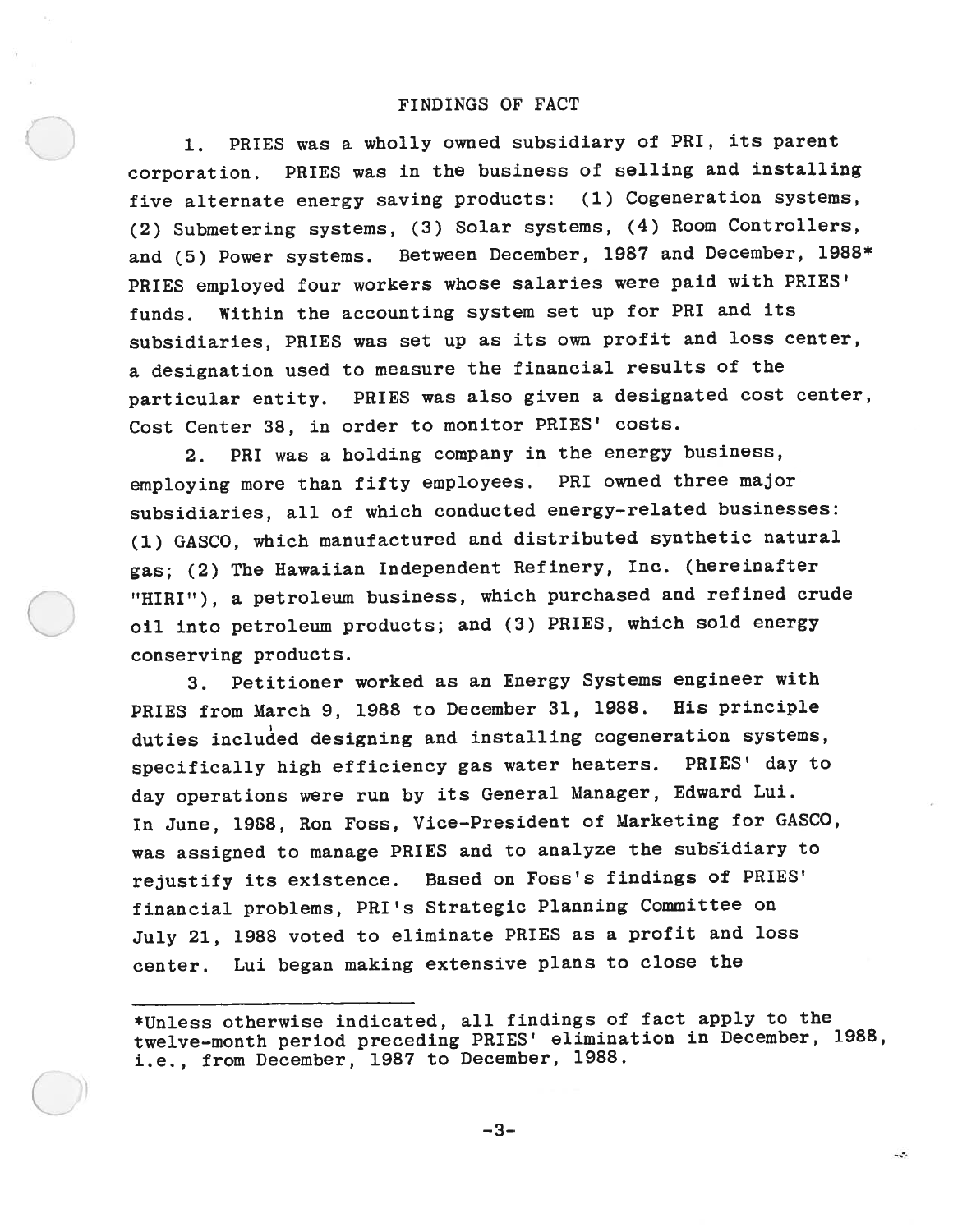subsidiary and, with the help of PRI's employment manager, Kenneth Yamamoto, to find alternate employment for its four employees. On October 17, 1988, Lui verbally informed Petitioner that PRIES would be closed by the end of the year. On November 4, 1988, Petitioner received <sup>a</sup> letter dated October 31, 1988, which informed him that: (1) PRIES would be restructured due to business losses sustained by PRIES over the pas<sup>t</sup> years; (2) Petitioner could seek employment within PRI or outside as soon was was practicable; and (3) Petitioner would be entitled to an incentive bonus, amounting to two weeks of salary for each month Petitioner worked with PRIES pas<sup>t</sup> October 31, 1988. However, in the event that Petitioner contin ued his employment with PRI or one of its subsidiaries, he would no longer be eligible for the bonus. Petitioner interviewed for, and was subsequently offered, <sup>a</sup> project engineer's position with HIRI which would require no loss in grade level or in salary or benefits for Petitioner. Petitioner declined the offer because of the  $1\frac{1}{2}$  hour commute time and because Petitioner did not consider it an ideal job. Petitioner's employment with PRIES terminated on December 31, 1988.

4. Petitioner received \$2,770 in incentive bonus at the time of his termination for the two months he worked with PRIES pas<sup>t</sup> October 31, 1988. This bonus did not constitute dislocated worker allowance under Sec. 394B—lO, HRS. In January, 1989 Petitioner applied for and was found eligible for unemployment compensation benefits by the Department of Labor and Industrial Relations Unemployment Insurance Division.

5. Petitioner went through the same interviewing and hiring procedures used by PRI's centralized employment division for new employees of PRI and its subsidiaries. Upon being hired, he was sent several standard letters of employment sent to new hires from Kenneth Yamamoto, PRI's employment manager. Petitioner initially attended orientation training classes with other GASCO employees at PRI's and GASCO's offices. In performing his job responsibilities, he frequently depended

—4—

- -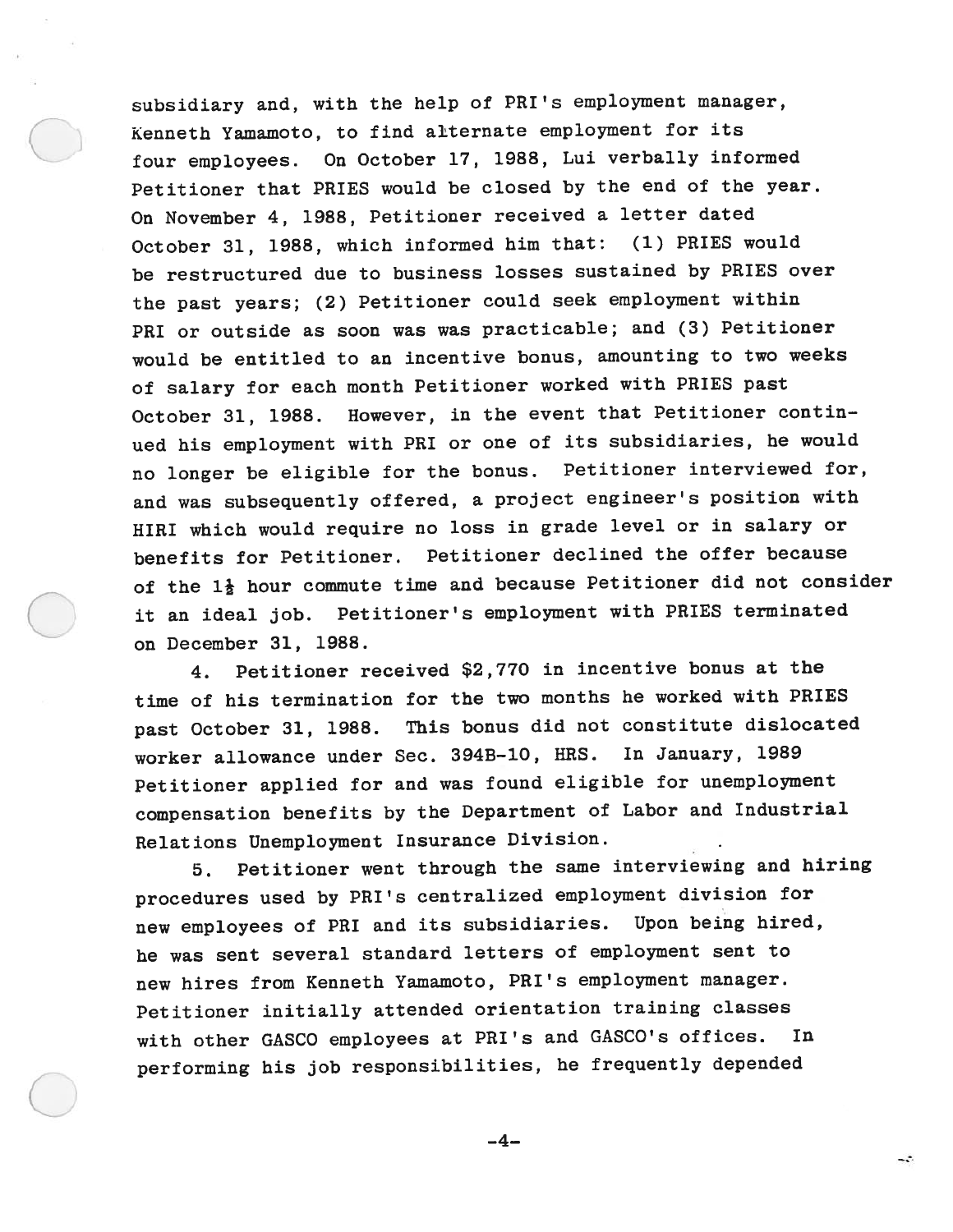on personne<sup>l</sup> of PHI and GASCO for needed information and supplies. He contacted employees of GASCO to obtain supplies from GASCO's warehouses or when handling billing responsibilities. Petitioner looked to PRI personne<sup>l</sup> at the paren<sup>t</sup> corporation's offices when he needed corporate expenditure authorization or account numbering. Petitioner, along with all personne<sup>l</sup> of PHI and its subsidiaries, shared the same telephone system, intracompany directory, and telephone numbers with the same three—digit prefix.

6. Petitioner was instructed to follow <sup>a</sup> standard set of personne<sup>l</sup> policies which applied to all employees of PRI and its subsidiaries. The standard policies were found in the PRI Corporate Policy Manual, and covered all employment matters such as severance pay, vacation, sick leave, retirement savings <sup>p</sup>lans, and the like. Most of the policies were drafted and coordinated by Ken Uda, PHI's director of Industrial Relations. While any officer, department head, or supervisor could recommend policy changes or propose <sup>a</sup> new policy, all changes and additions required the review and approval of the PRI Management Committee. Whenever questions concerning these matters arose, Petitioner would contact Kenneth Yamamoto or other personne<sup>l</sup> at PHI's offices.

7. PHI and its subsidiaries had <sup>a</sup> policy of open job posting, whereby <sup>a</sup> job listing with PRI or any of its subsidiaries was posted and made available to all employees of the companies. These employees were free to transfer job positions within PHI or its subsidiaries without loss of benefits or seniority, since the employee's original date of hire remained unchanged.

8. PRIES operated under the managemen<sup>t</sup> responsibility of Gas Services, <sup>a</sup> business group which manage<sup>d</sup> some of the opera tions owned by PRI. As far as reporting relationships went, PRIES' General Manager Ed Lui reported to GASCO President, Howard Lee, until June, 1988 when he began reporting to GASCO Vice—President, Ron Foss. All the accounting and financial matters of PRI, PRIES, and other subsidiaries were handled by the GASCO accounting department, headed by GASCO Vice—President of Financial and Regulatory Affairs, James Severson. Severson's department

 $-5-$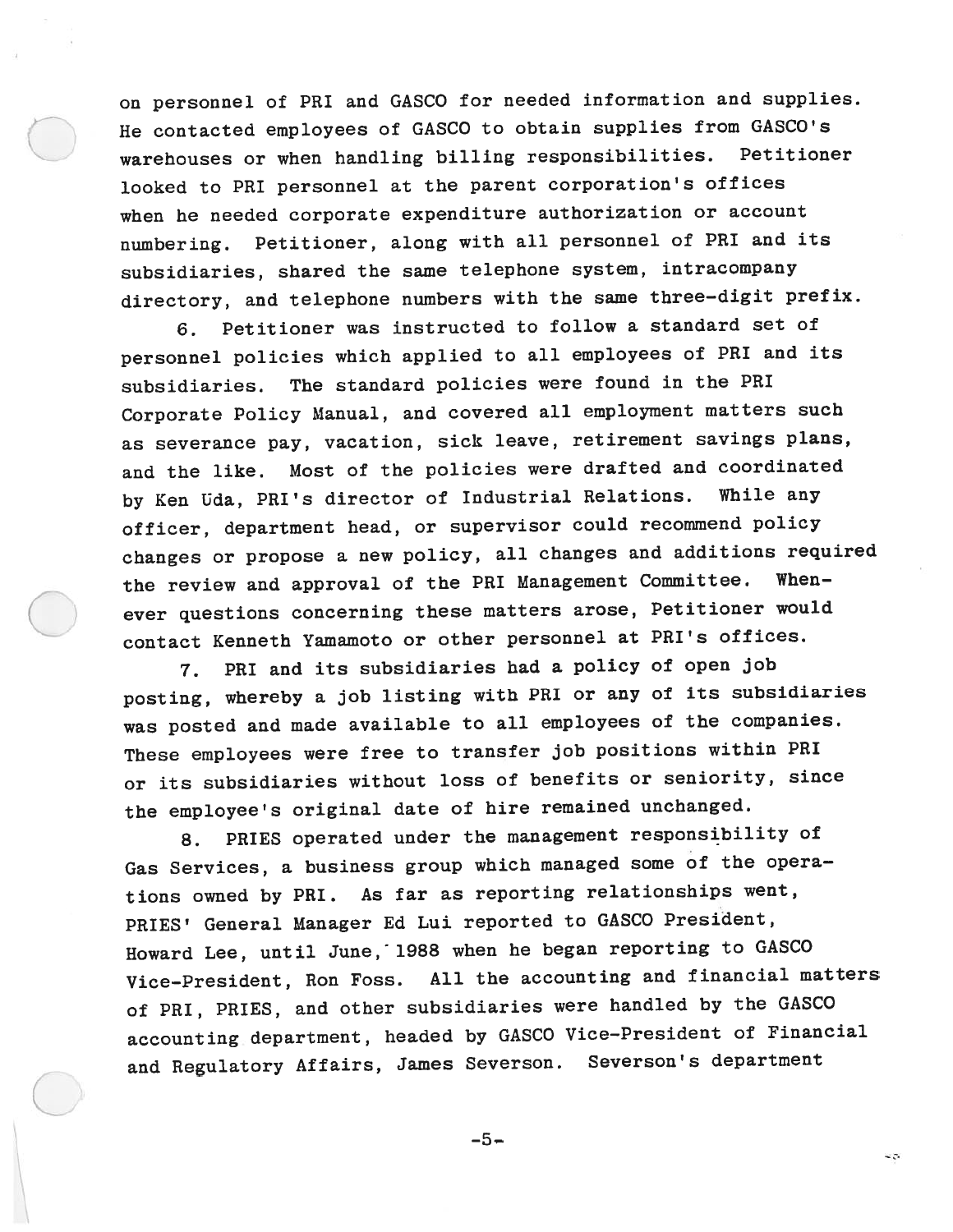handled PRIES' billing and collections, expense reports, finan cial reports, inventory and PRIES' accounting books. PRIES also leased its offices from GASCO and stored its inventory in GASCO's warehouses. GASCO and PRIES frequently exchanged work services when the needed service fell within each other's areas of expertise. For example, GASCO employees would sometimes correct deficiencies in solar systems still under warranty or answer questions from PRIES' customers regarding PRIES' products. GASCO billed PRIES for the services it rendered pursuan<sup>t</sup> to <sup>a</sup> contract between the two subsidiaries. When PRIES' employees performed services for GASCO, it was done on an informal basis without formal billing or records kept.

9. Ed Lui, as General Manager of PRIES, did not exercise unilateral decision—making authority for PRIES. When it came to personne<sup>l</sup> matters, PRI's Kenneth Yamamoto had the exclusive authority to make an offer of hire to new employees, while Ken Uda promulgated and coordinated personne<sup>l</sup> policies followed by PRIES' employees. When making major decisions, Lui often sought the assistance and approva<sup>l</sup> of others in higher managemen<sup>t</sup> positions within PRI and GASCO. For example, PRIES' budgets routinely needed the approva<sup>l</sup> of PRI President Robert Reed and of PRI's Management Committee compose<sup>d</sup> of Loughridge, Roberti, Simpson, Dunlap, Mares, Lee, and Hall, all executives who reported directly to President Reed. Likewise, before offering Petitioner and other PRIES employees the incentive bonus in October, 1988, Lui had to obtain the approva<sup>l</sup> of GASCO executives Lee, Severson, and Foss. Finally, while Lui and Foss analyzed and gathered much of the information used to make its decision, the ultimate decision to eliminate PRIES was made at <sup>a</sup> meeting on July 21, 1988, by the PRI Strategic Planning Committee compose<sup>d</sup> of PRI and GASCO execu tives Reed, Loughridge, Roberti, Simpson, Dunlap, Lee, Mares, Hall, Pajela, McMullen, Lawrence, Reeves, Bates, Foss and Levy.

10. As of May 10, 1988, PRI and PRIES shared common corporate officers. PRI President, Chairman, and CEO Robert Reed, also served as Chairman and CEO of PRIES. Likewise, Slain,

-6—

-2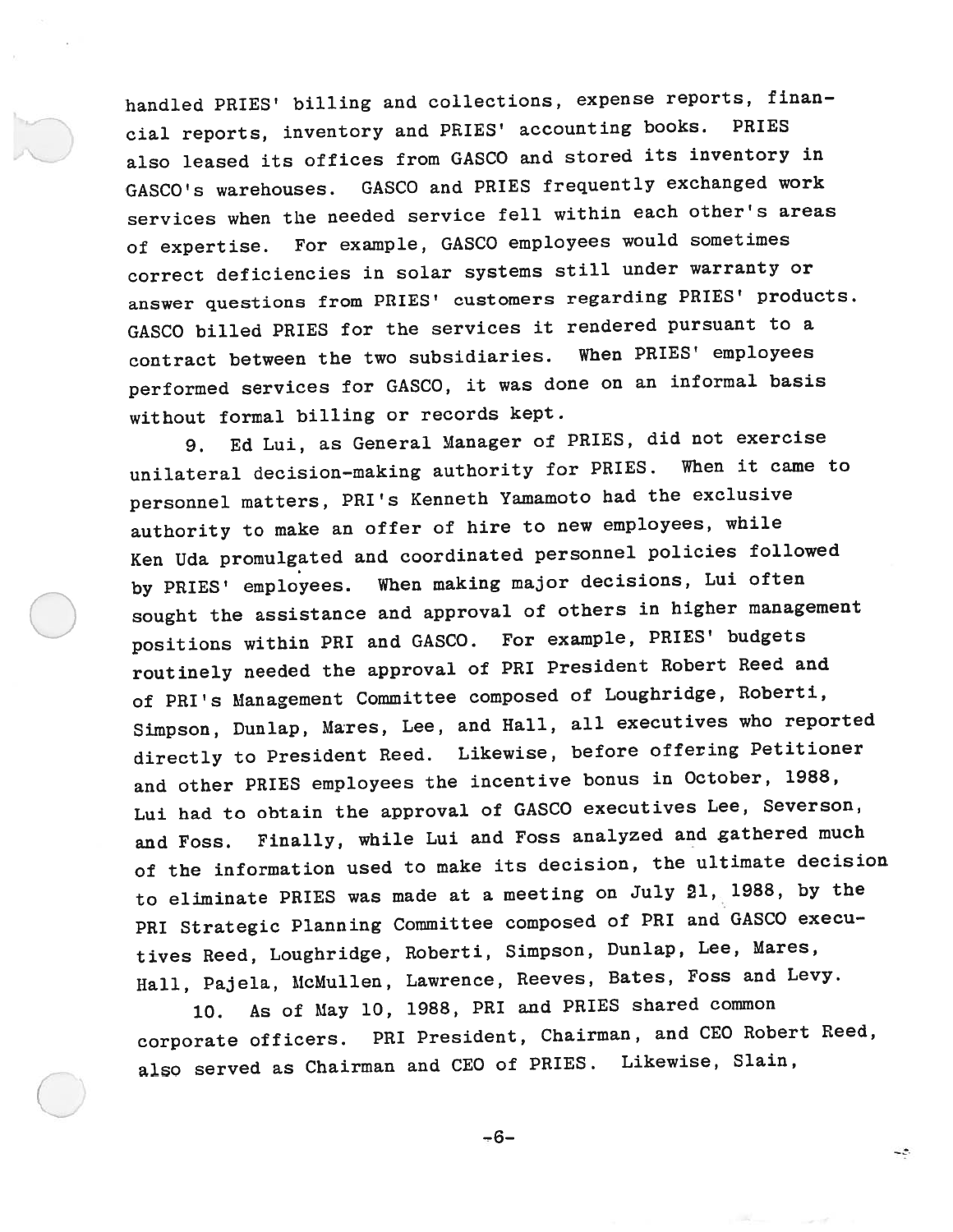Hoffman, Lee, and Roberti concurrently served as officers of PRIES and officers of PRI. Severson, while not a PRI officer, held the offices of Vice-President of PRIES as well as Vice-President of GASCO.

 $11.$ As a wholly owned subsidiary of PRI, PRIES' stock and assets were owned entirely by its paren<sup>t</sup> corporation. At PRIES' startup, PRI provided the initial \$1,000 for the company's capital stock and opene<sup>d</sup> up an intercompany account for PRIES in order to enable PRI to fund PRIES' operations. PRIES' financial performance was measured individually, as well as in conjunction with the financial performance of PM and Gas Services. PRIES' liabilities and assets were folded in and consolidated with those of PRI in an annual consolidated balance sheet. Like wise, PRIES' profits and losses were consolidated and measured with those of Gas Services.

12. For several years prior to the time it was eliminated in 1988, PRI, as PRIES' sole stockholder, incurred retained losses due to PRIES' poor financial performance. From <sup>1985</sup> to 1988, PRI carried <sup>a</sup> total negative stockholders' equity of \$903,000, \$1.9 million, \$2.7 million, and \$3.1 million respectively.\* The last year that PRIES had made <sup>a</sup> profit was in 1985, when solar tax credits boosted sales of solar heaters. That profit, however, did not even show up as net retained earnings on PRIES' financial statements because of the losses PRIES had incurred in prior years.

13. Although PRI managemen<sup>t</sup> had budgeted estimated losses for PRIES, in <sup>1987</sup> and <sup>1988</sup> the subsidiary lost more money than it had been budgeted to lose. In 1986, PRIES lost \$1,167,000. In 1987, PRIES was budgeted to lose \$311,000 but lost \$800,000 instead. For 1988, managemen<sup>t</sup> budgeted <sup>a</sup> smaller loss because some of PRIES' unprofitable lines of business had been discontin ued. While <sup>a</sup> loss of \$202,000 had been estimated for 1988, PRIES ended up losing \$409,000 that year.

\*All figures are approximate.

—7—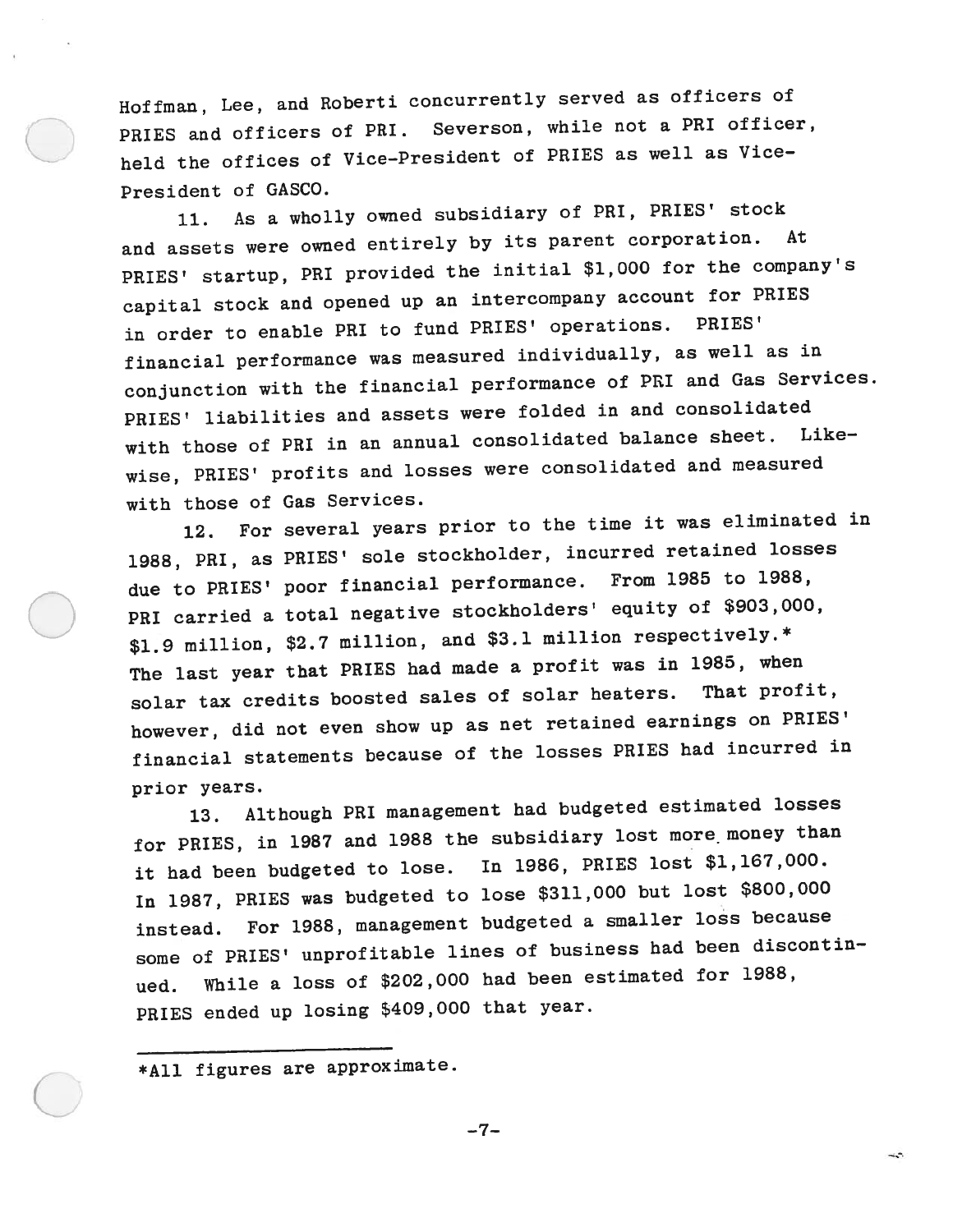14. When <sup>a</sup> financial summary of PRIES' five product seg ments was done in June, 1988 by Ron Foss, most of the segments were losing money and/or did not show enoug<sup>h</sup> growth potential to offset existing losses. In 1987, cogeneration lost \$274,000, submetering lost \$104,000, solar had made <sup>a</sup> \$24,000 profit and other systems had lost \$31,000, for <sup>a</sup> net loss of \$386,000. During the first half of 1988, cogeneration lost \$91,000, submetering lost \$1,000, solar lost \$10,000, and other systems had made <sup>a</sup> profit of \$5,000, for <sup>a</sup> net loss of \$97,000.

15. PRIES' sales were directly affected by the price of crude oil, since higher oil prices caused greater demand for energy saving products, resulting in increased PRIES' sales. Conversely, lower oil prices caused PRIES' sales to decline. In mid-1988, the price of crude oil was continuing on a downward trend. While in December, 1987, oil cost \$17/barrel, by June, 1988, oil prices had dropped to \$15.50/barrel. Lui and Foss predicted, and PRI's Strategic Planning Committee agreed, that the price of oil would continue to decrease, which would result in an even greater <sup>p</sup>lummet in PRIES' sales. This fore cast of declining oil prices was <sup>a</sup> determining factor in the Committee's decision to eliminate PRIES by the end of 1988.

16. In the process of closing the subsidiary, Lui attempted to sell or pass off PRIES' existing contracts and inventory. In the end, most of PRIES' inventory was sold, its contract obligations were subcontracted out or assigned to other PRI subsidiaries, and its product segments were either eliminated or transferred to other subsidiaries. Its room controller and submetering systems were completely eliminated. PRIES' solar program, Energy Service Agreements, and its cogenera tion operating agreements were assigned to GASCO. Lui took the power system segmen<sup>t</sup> with him when he began his new job with PRI, International.

17. From January, <sup>1989</sup> to the present, PRIES has had no official employees paid by PRIES. Although Lui still retains the title of General Manager of PRIES, he draws his salary exclusively

—8—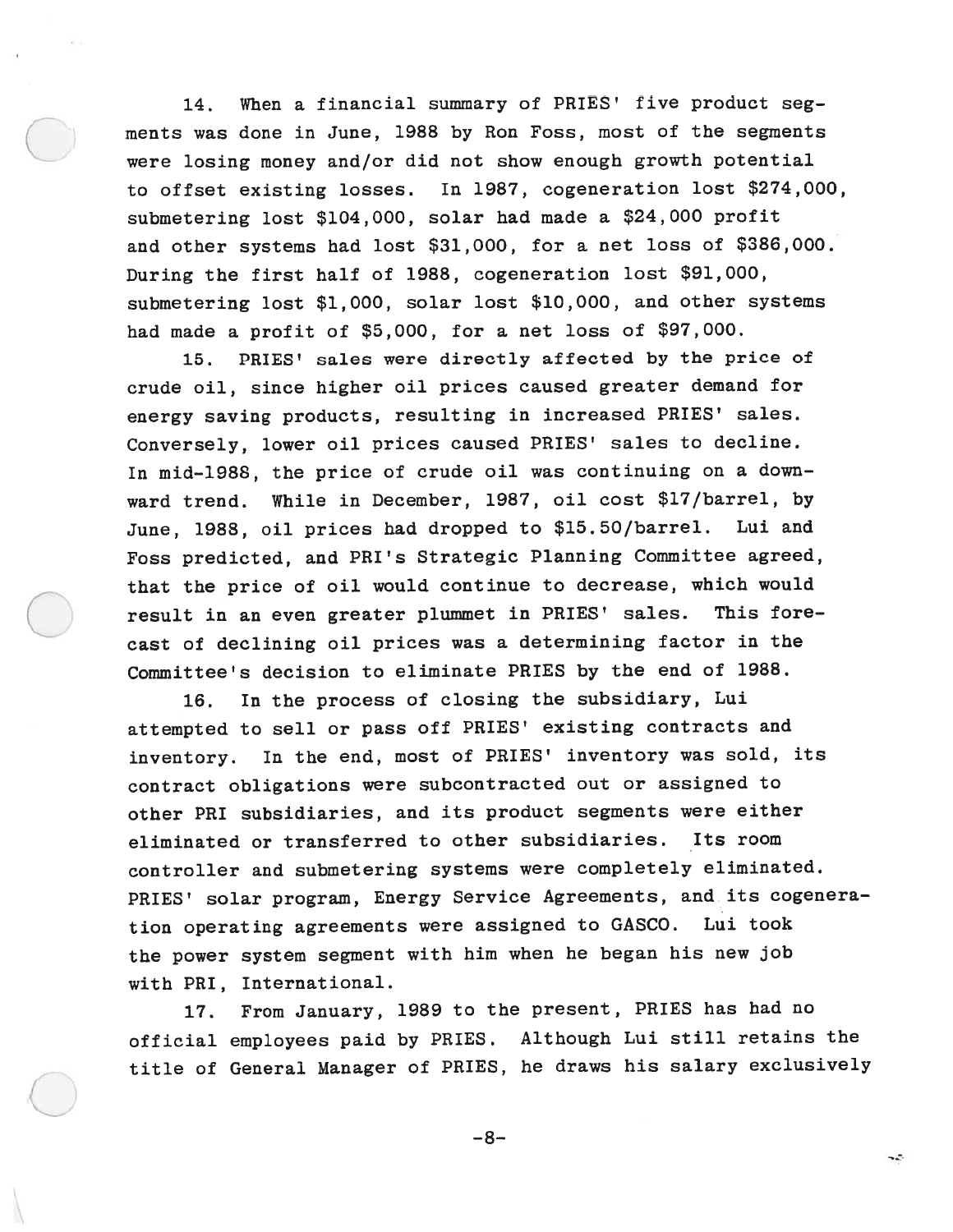from PRI, International. Since December, 1988, PRIES has been dissolved as <sup>a</sup> profit and loss center and continues to exist in name only. Its operations portion and all business sales activity have ceased as of December 31, 1988. The net income of \$89,000 for 1989 as shown on PRIES' 1989 Income Statement reflects the revenues for systems pu<sup>t</sup> into operation prior to December 31, 1988.

# CONCLUSIONS OF LAW

Generally, Hawaii's Plant Closing laws regarding "partial closings" require that an employer in <sup>a</sup> covered establishment provide its terminated employees with notice and dislocated worker allowance when their termination has been caused by <sup>a</sup> shutting down of <sup>a</sup> portion of the operations of the covered establishment due to <sup>a</sup> sale, transfer, merger, and other business takeover or transaction of business interests. Shut downs which are due to business failure, bankruptcy, or loss of lease or contract are exceptions to the "partial closing" definition, and thus not subject to the notice and compensation requirements.

<sup>A</sup> "partial closing" is defined in Sec. 394B—2, IIRS as:

the permanen<sup>t</sup> shutting down of <sup>a</sup> portion of operations within <sup>a</sup> covered establishment due to the sale, transfer, merger, and other business takeover or transaction of business interests and results or may result in the termination of <sup>a</sup> portion of the employees of <sup>a</sup> covered establishment by the employer.

Sec. 394B-9, HRS states:

Notification. An employer in <sup>a</sup> covered establishment shall provide to each employee and the director written notification of <sup>a</sup> closing, partial closing, or relocation at least forty—five days prior to its occurrence.

Sec. 394B-10, HRS states:

Dislocated worker allowance. (a) Whenever <sup>a</sup> closing, partial closing, or relocation occurs, the employer shall provide each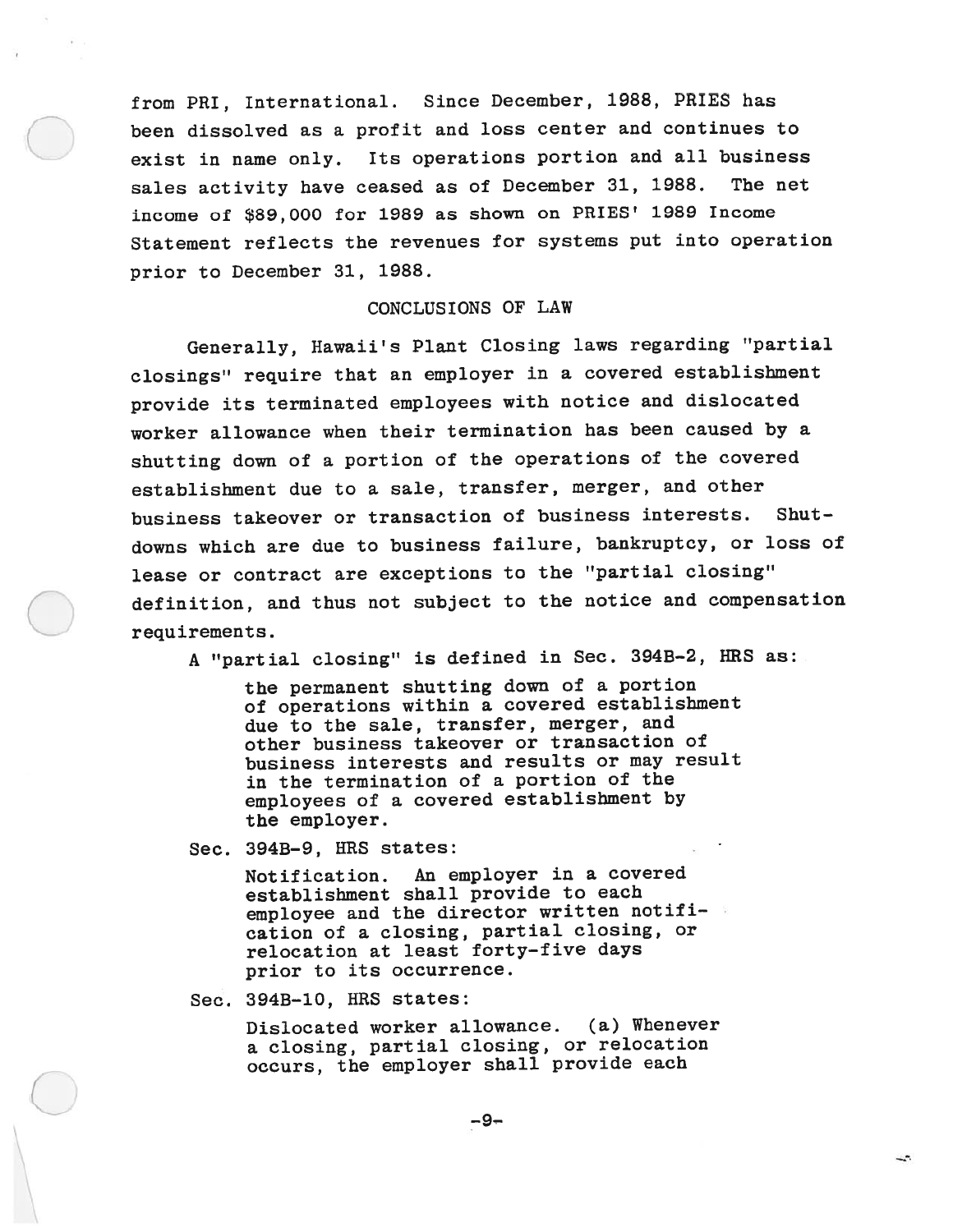affected employee who applies for and is found eligible for unemployment compensa tion benefits for <sup>a</sup> particular week under chapter 383 and based in whole or in par<sup>t</sup> upon employment in the closed, partial closed, or relocated plant <sup>a</sup> payment, denominated <sup>a</sup> dislocated worker allowance as <sup>a</sup> supplement to any unemployment compen sation benefit received for that week.

Exceptions to the "partial closing" definition are found in Sec.  $12-506-5(b)$ , HAR. It states:

> (b) Business shutdowns which occur as <sup>a</sup> direct result of or in connection with factors such as business failure, bank ruptcy, or loss of lease or contract are not considered partial closings for the purposes of chapter 394B, HRS.

For the purposes of this declaratory ruling, and for the reasons which follow, I conclude that:

- (1) PRI is the applicable "covered establishment" within the definition of <sup>a</sup> "partial closing" under Sec. 3943—2, lIES; and
- (2) There was no "partial closing" in this case because PRIES' shutdown was not due to <sup>a</sup> "sale, transfer, merger, and other business takeover or transaction of business interests." Consequently, I do not reach issues 2a through 2e.

Based on the above conclusion, I find it unnecessary to rule on any other issues, including the business failure excep tion to the definition of <sup>a</sup> "partial closing" found in Sec. 12—506—5(b), HAR.

I. THE PARENT CORPORATION, PRI, IS THE APPLICABLE "COVERED ESTABLISHMENT" WITHIN THE DEFINITION OF A "PARTIAL CLOSING" UNDER SEC. 394B-2, HRS.

Sec. 394B—2, HRS defines <sup>a</sup> "covered establishment" as "any industrial, commercial, or other business entity which employs at any time in the preceding twelve—month period, fifty or more persons."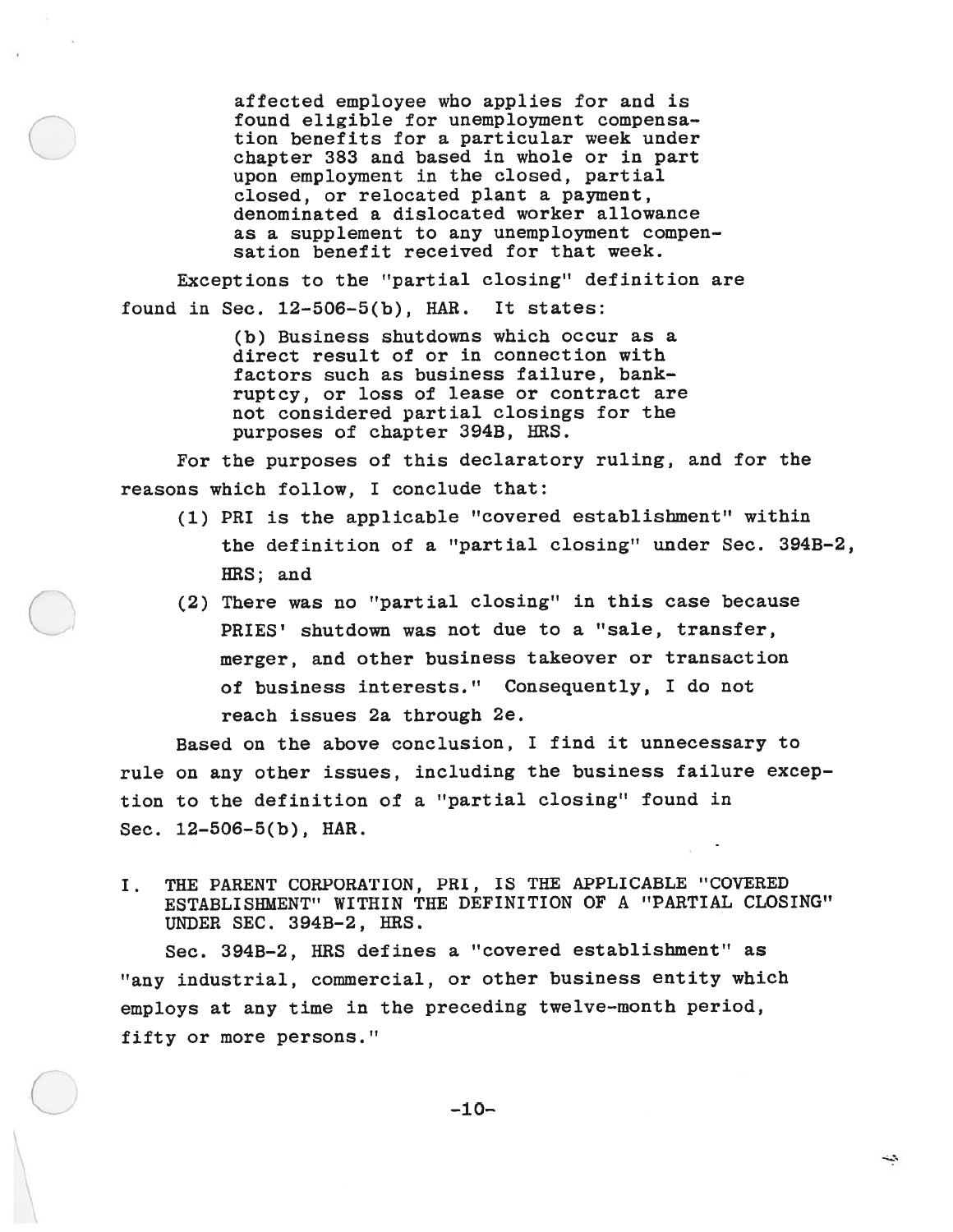It is clear that while PRIES employed four employees, its paren<sup>t</sup> corporation, PRI, employed more than fifty employees during the twelve—month period preceding PRIES' shutdown. However, Hawaii's laws are silent on whether, for purposes of our Plant Closing laws, <sup>a</sup> paren<sup>t</sup> corporation should be considered the applicable "covered establishment" where <sup>a</sup> shutdown of its smaller subsidiary has occurred.

Guidance on that issue may be found in the federal Plant Closing law, the Worker Adjustment and Retraining Notification Act of 1988 (hereinafter "WARN") and its Rules and Regulations published on April 20, 1989. Instead of the term "covered establishment," the federal WARN law refers to an "employer" as any business enterprise employing <sup>100</sup> or more employees. Sec. 639(a)(2) of WARN's Rules and Regulations, which defines "employer," states:

> Under existing legal rules, independent contractors and subsidiaries which are wholly or partially owned by <sup>a</sup> paren<sup>t</sup> company are treated as separate employers or as par<sup>t</sup> of the paren<sup>t</sup> or contracting company depending upon the degree of their independence from the parent. Some of the factors to be considered in making this determination are (i) common owner ship, (ii) common directors and/or officers, (iii) de facto exercise of control, (iv) unity of personne<sup>l</sup> policies emanating from <sup>a</sup> common source, and (v) the dependency of operations. (emphasis added)

Many of these same factors are also used in the "joint employer" or "single employer" tests employed in the National Labor Relations Act context and in employment law cases. Boire V. Greyhound Corp., <sup>376</sup> U.S. <sup>473</sup> (1964); Radio Union v. Broadcast Service, Inc., <sup>380</sup> U.S. 255, <sup>256</sup> (1965) and rearticulated by the NLRB in Parkiane Hosiery Co., <sup>203</sup> N.L.R.B. 597, 612, aff'd 207 N.L.R.B. 991 (1973).

When these five factors are applied to Petitioner's case, it is clear that PM should be considered the applicable "covered establishment" because of PRIES' extensive dependency on its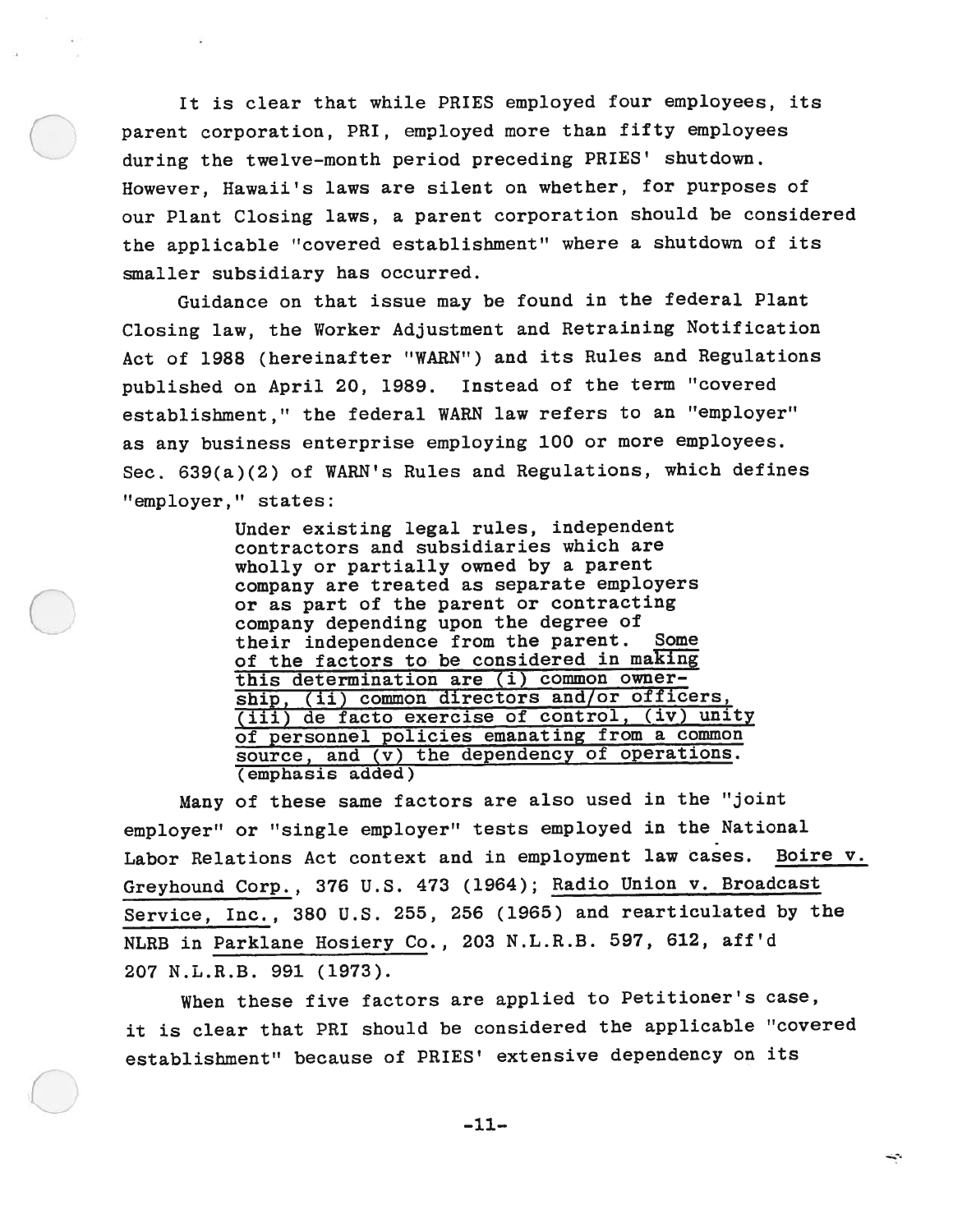parent.

(1) Common Ownership

PRIES was <sup>a</sup> wholly owned subsidiary of PRI, with the paren<sup>t</sup> company owning all of PRIES' stocks and assets. At PRIES' startup, PRI provided the \$1,000 initial starting capital and opene<sup>d</sup> up an intercompany account for PRIES in order to enable PRI to finance PRIES' operations.

(2) Common Directors and/or Officers

As of May 10, 1988, the officers for PRIES included Reed, Slain, Hoffman, Lee, Roberti and Severson. The record indicates that all of these officers, except James Severson, concurrently served as officers of PRI. Severson, while not <sup>a</sup> PRI officer, held the offices of Vice—President of PRIES as well as of GASCO.

(3) De Facto Exercise of Control

While Ed Lui had responsibility for the day to day operations of PRIES, it is clear from the record that he did not exercise unilateral decision—making authority for his company. Lui usually needed the approva<sup>l</sup> of those higher in PRI's managemen<sup>t</sup> hierarchy before implementing major decisions. For example, PRIES' budgets needed the approva<sup>l</sup> of PRI President Robert Reed and of PRI's Management Committee, compose<sup>d</sup> of executives who reported directly to President Reed. They included Loughridge, Roberti, Simpson, Dunlap, Mares, Lee and Hall. Likewise, while Lui and Foss gathered and analyzed much of the information used to make its decision, the ultimate decision to eliminate PRIES was made on July 21, <sup>1988</sup> by the PRI Strategic Planning Committee compose<sup>d</sup> of Reed, Loughridge, Simpson, Roberti, Dunlap, Lee, Mares, Hall, Pajela, McMullen, Lawrence, Reeves, Bates, Foss and Levy. Neither Lui nor any other PRIES employee participated at that meeting.

Even when implementing less significant decisions, Lui looked to individuals outside of PRIES for approva<sup>l</sup> and assistance. Approval for PRIES' incentive bonus offered to Petitioner in October, <sup>1988</sup> came from Lee, Severson, and Foss, all executives n iji

—12—

w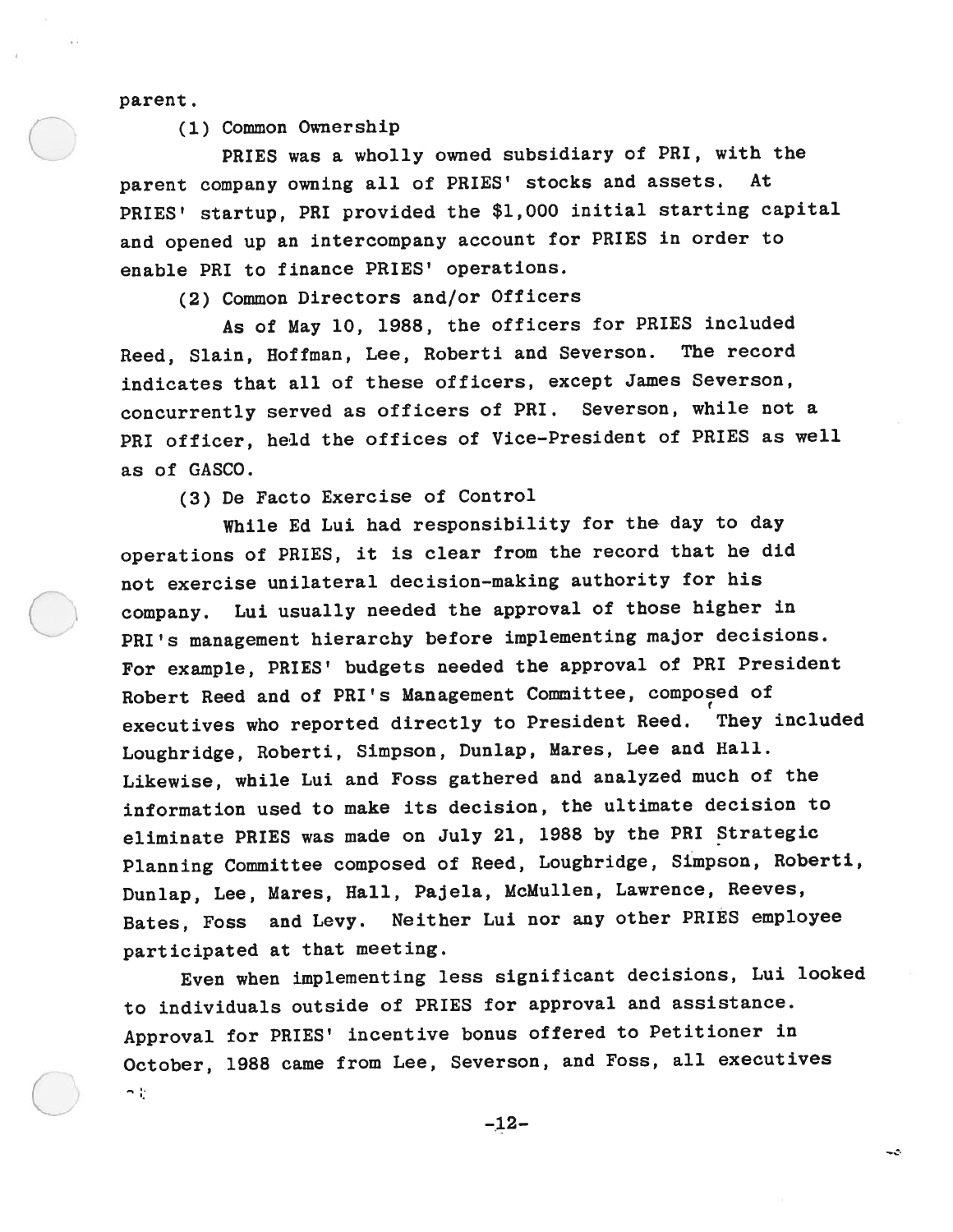of GASCO. All offers of hire made to new PRIES employees could only be made by PRI's employment manager, Kenneth Yamamoto. Similarly, personne<sup>l</sup> policies which applied to all PRIES employees were promulgated by Ken Uda, PRI's director of Industrial Relations.

(4) Unity of Personnel Policies Emanating from <sup>a</sup> Common Source

All employees of PRI, PRIES, and the other subsidiaries followed <sup>a</sup> standard set of personne<sup>l</sup> policies found in the PRI Corporate Policy Manual. The policies covered all employment matters such as vacation, severance pay, retirement savings <sup>p</sup>lans, and the like. Most of the employee policies were drafted and coordinated by PRI's Ken Uda. While any officer, department head, or supervisor could recommend policy changes or propose <sup>a</sup> new policy, all changes and additions required the review and approva<sup>l</sup> of the PRI Management Committee.

(5) Dependency of Operations

As discussed above, PRIES depended on PRI to finance its operations, beginning with its initial startup capital of SI,000 and extending to the funding of the subsidiary's operations via an intercompany account. PRI also suffered the financial effects of the huge losses PRIES incurred over the years. From 1985-88, the Consolidating Balance Sheets for PRIES shows that PRI, as PRIES' sole stockholder, was forced to carry a total negative stockholders' equity of \$903,000, \$1.9 million, \$2.7 million, and \$3.1 million respectively. PRIES' liabilities and assets were folded in and consolidated with those of PRI and Gas Services in annual financial reports.

More than just <sup>a</sup> financial dependency, the evidence indicates that there existed an overall dependency of operations by PRIES on its paren<sup>t</sup> corporation and on GASCO, often involving an extensive sharing of labor and services. PRIES looked to PRI's centralized employment division to handle interviewing, hiring, and personne<sup>l</sup> rules and policies. When Petitioner was first hired, he attended special training classes with GASCO employees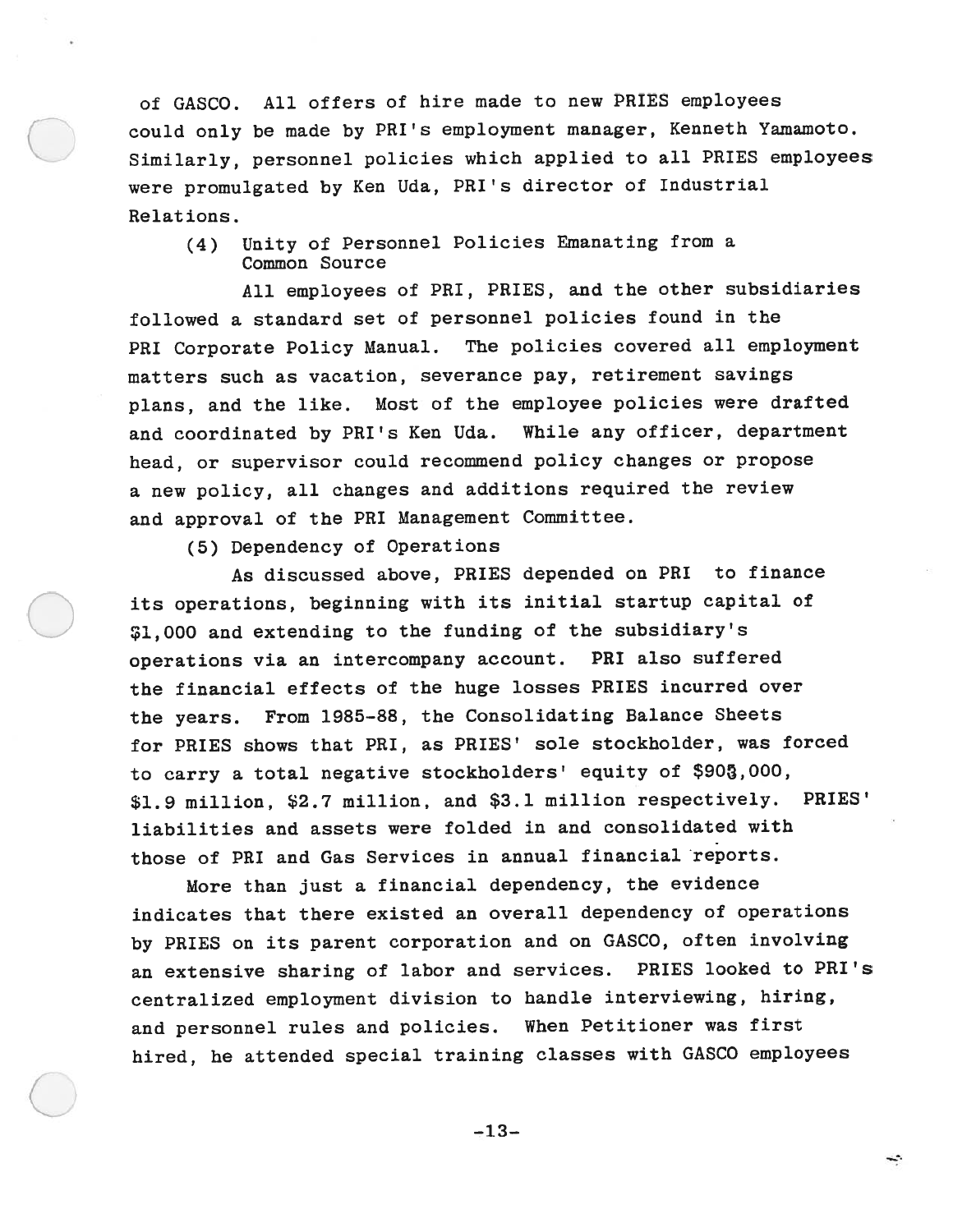at PRI's and GASCO's offices. When he had questions concerning employee policies, he contacted PRI's personnel division. Like wise, Petitioner depended on GASCO employees to obtain supplies from GASCO's warehouses or when handling billing responsibilities, and looked to PRI personne<sup>l</sup> when he needed corporate expenditure authorization or account numbering.

PRIES was also highly dependent on GASCO for administrative services, including financial and accounting services. All of PRIES' billing, collections, financial reports, and accounting books were handled by Jim Severson's accounting department. PRIES also leased its offices from GASCO and used its warehouses. In addition, PRIES and GASCO routinely exchanged services for work which fell within each other's areas of expertise. For example, GASCO employees would correct deficiencies in solar systems still under warranty or answer questions from PRIES' customers regarding PRIES' products. GASCO billed PRIES for the services it rendered pursuan<sup>t</sup> to <sup>a</sup> contract between the two subsidiaries. When PRIES employees performed services for GASCO, however, it was done on an informal basis without formal billing or records kept.

Indicative of the networking of operations was PRI's policy of open job posting, whereby <sup>a</sup> job listing with PRI or any of its subsidiaries was posted and made available to all employees of the companies. These employees were free to transfer job positions within PRI or its subsidiaries without loss of benefits or seniority, since the employee's original date of hire remained unchanged. In addition, all employees of PRI and its subsidiaries shared the same telephone system, intracompany telephone directory, and phone numbers with the same three—digit prefix.

As discussed above, all major policy and decision-making by PRIES' General Manager, Ed Lui, required the review and approval of PRI executives higher in the corporate hierarchy.

These facts, taken collectively, indicate that PRIES' dependency on PRI and GASCO was extensive enough to warrant the subsidiary being treated as <sup>a</sup> par<sup>t</sup> of the paren<sup>t</sup> company for

 $-14-$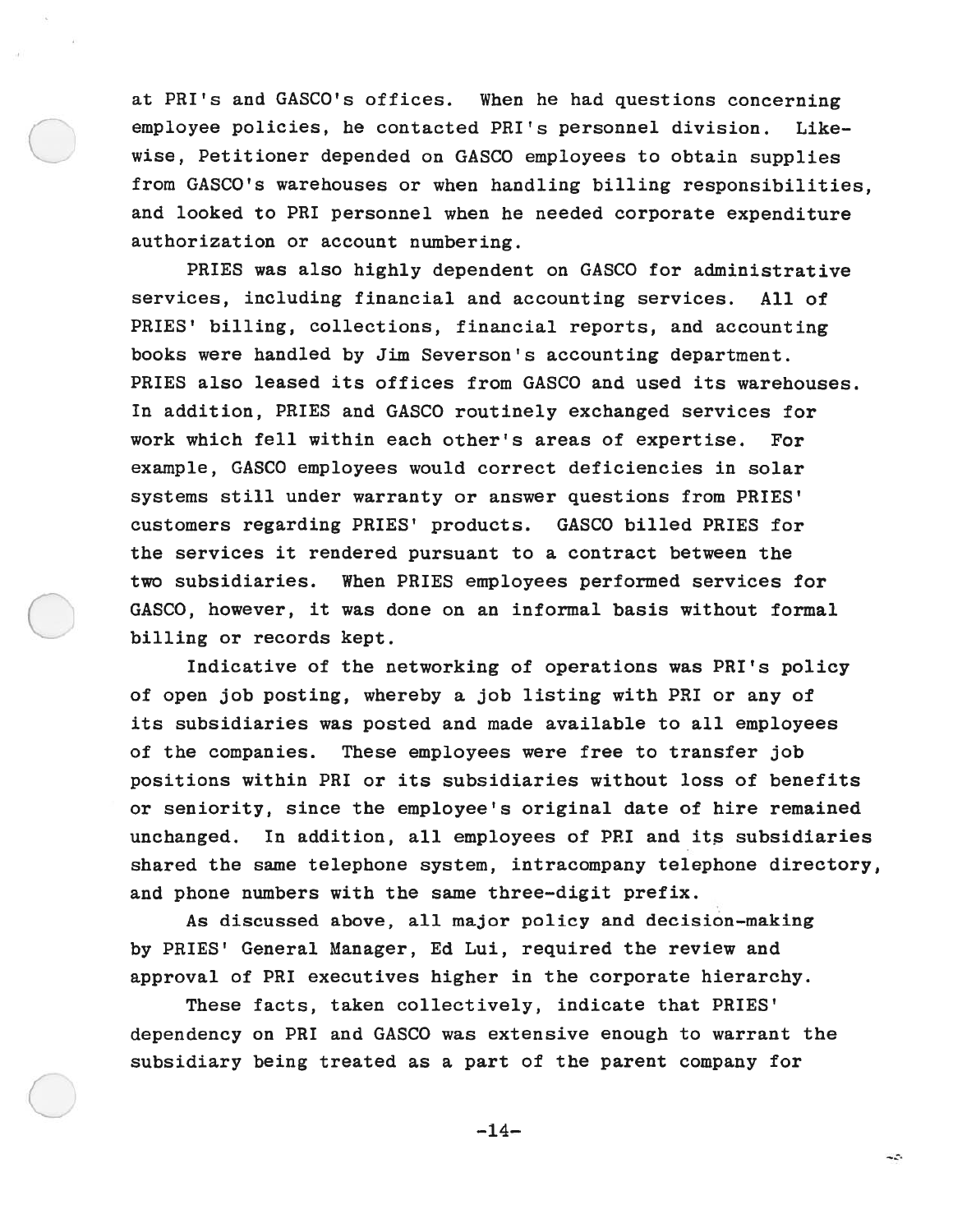purposes of determining the "covered establishment" in this case. Considering the evidence, PRI, not PRIES, should be considered the applicable "covered establishment" within the definition of <sup>a</sup> "partial closing" under Sec. 394B—2, HRS.

II. PRIES' SHUTDOWN WAS NOT DUE TO A "SALE, TRANSFER, MERGER, AND OTHER BUSINESS TAKEOVER OR TRANSACTION OF BUSINESS INTERESTS."

Chapter 3943—2, HRS requires that in order to find <sup>a</sup> "partial closing," the "shutdown of <sup>a</sup> portion of operations within <sup>a</sup> covered establishment" must be due to <sup>a</sup> "sale, transfer, merger, and other business takeover or transaction of business interests."

HAR and the legislative committee reports on Chapter 3943, HRS provide some clarification of the "sale, transfer, merger. . ." requirement. Sec. 12—506—2, HAR defines "sale, transfer, merger, and other business takeover or transaction of business interests" as:

> any of the various forms of business transactions where there is <sup>a</sup> (1) change in the controlling interest of <sup>a</sup> covered establishment, or (2) the sale, transfer, or merger of <sup>a</sup> portion of the operations of <sup>a</sup> covered establishment. (numerals and emphasis added)

HAR also attempts to further clarify the definition of the provision by citing three examples of <sup>a</sup> partial closing. All three examples involve <sup>a</sup> shutdown of <sup>a</sup> portion of operations due to either the sale of the covered establishment or the sale of <sup>a</sup> portion of the operations of the covered establishment. Signifi cantly, all three examples involve <sup>a</sup> sale made to an outside interest or business.

In its discussion of the "sale, transfer, merger ...." provision of Chapter 3943—2, HRS our state legislature states:

> Any change in ownership which has the net effect of an actual or potential displacement of workers should come within the purview of this enactment. See Conference

÷Ş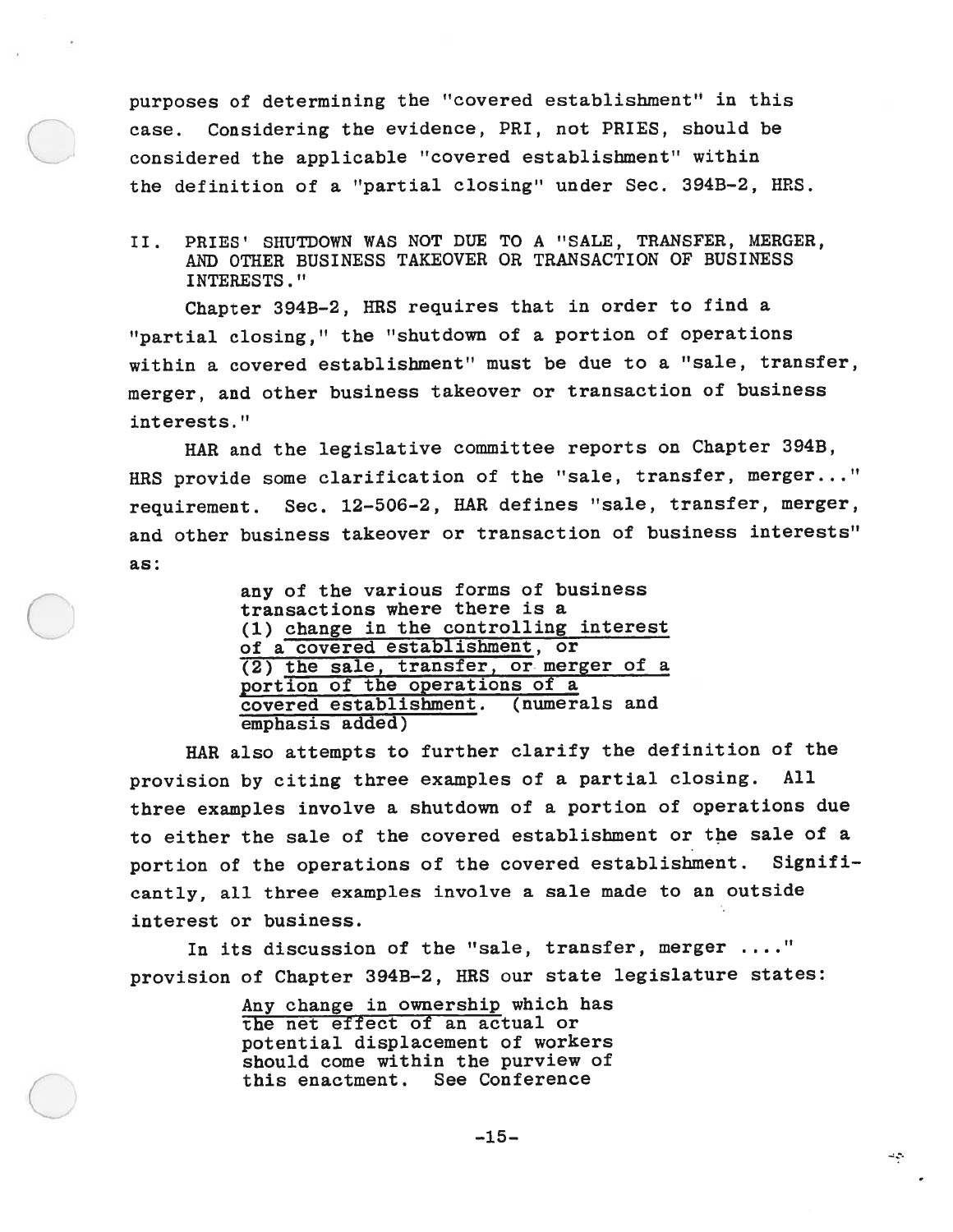Committee Report 122 on H.B. 445 (emphasis added)

Applying the clarification provided by HAR and our legis lature to Petitioner's case, it is clear that PRIES' closure was not due to <sup>a</sup> "sale, transfer, merger, and other business takeover or transaction of business interests." Certainly, there was no evidence that PRIES' shutdown was caused by <sup>a</sup> sale, transfer, merger, or other transaction involving an outside interest or business. Nor did PRIES' closing involve <sup>a</sup> transaction which affected the ownership or the controlling interest of the covered establishment, PRI.

Likewise, there was no evidence presented of <sup>a</sup> "sale, transfer, or merger of <sup>a</sup> portion of operations of <sup>a</sup> covered establishment." (emphasis added) Sec. 12—506—2, HAR defines "portion of operations" as <sup>a</sup> "distinct par<sup>t</sup> of the operations, such as <sup>a</sup> department, division, branch or outlet." As <sup>a</sup> vendor of energy-saving products, PRIES functioned as <sup>a</sup> distinct arm of PRI's energy business, similar to <sup>a</sup> division or branch of that business. As such, PRIES was <sup>a</sup> "portion of operations" of the covered establishment, PRI. Since the record is devoid of any evidence that the subsidiary was sold, transferred, or involved in <sup>a</sup> merger, PRIES' shutdown was not <sup>a</sup> result of <sup>a</sup> "sale, transfer, or merger, of <sup>a</sup> portion of operations of <sup>a</sup> covered establishment."

Petitioner argues that at the time of the subsidiary's shut down, the assignment of some of PRIES' product segments to PRI and its subsidiaries constitutes <sup>a</sup> "transfer of business interest" within the definition of <sup>a</sup> "partial closing." He states, "....there was a permanent shutting down of the operation portion of PRIES as accomplished by the transfer of the Solar product segmen<sup>t</sup> and the Energy Source product segmen<sup>t</sup> to GASCO. The Co—generation Maintenance product segmen<sup>t</sup> was divested to PRI. The Sub—metering product segmen<sup>t</sup> and Room Controller product segmen<sup>t</sup> were both discontinued." See Peti tioner's Opening Brief, p. 19. He also points out that "the Employer created <sup>a</sup> 'new PRI subsidiary' called Howard Engineers,

—16—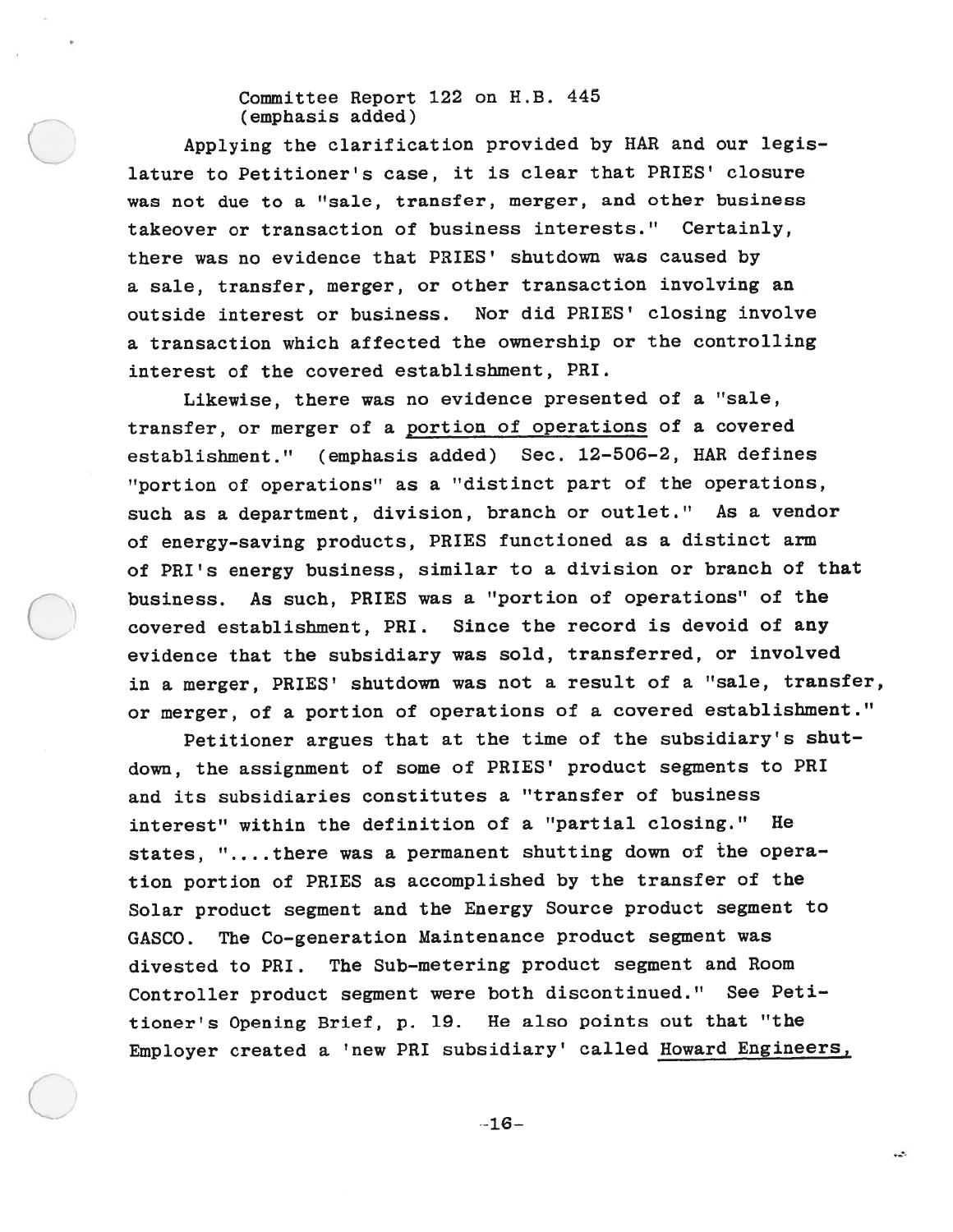the effect of which transferred Petitioner's engineering duties to <sup>a</sup> 'new PRI subsidiary. '" See Petitioner's Reply Brief, p. 4.

I conclude that the reassignment of certain of PRIES' product segments in the process of closing down the subsidiary was not the kind of "transfer" which the statute meant to encompass. It involved neither <sup>a</sup> transaction by an outside interest or business, nor <sup>a</sup> transaction which altered the ownership or control of PRI. Nor should the reassignment of mere product segments or the transfer of an employee's job duties be considered <sup>a</sup> "transfer of <sup>a</sup> portion of operations of <sup>a</sup> covered establishment." (emphasis added) Thus PRIES' shutdown in December, 1988 was not due to a "sale, transfer, merger, and other business takeover or transaction of business interests."

# PROPOSED DECLARATORY RULING

For the foregoing reasons, <sup>I</sup> rule that:

- (1) PRI is the applicable "covered establishment" within the definition of <sup>a</sup> "partial closing" under Sec. 394B—2, HRS; and
- (2) There was no "partial closing" in this case because PRIES' shutdown was not due to <sup>a</sup> "sale, transfer, merger, and other business takeover or transaction of business interests." Consequently, I do not reach issues 2a through 2e.

DATED: Honolulu, Hawaii, Uugust 15

<del>.</del><br>mafee a. Minami

JENNIFEK A. MINAMI Hearings Officer

 $-17-$